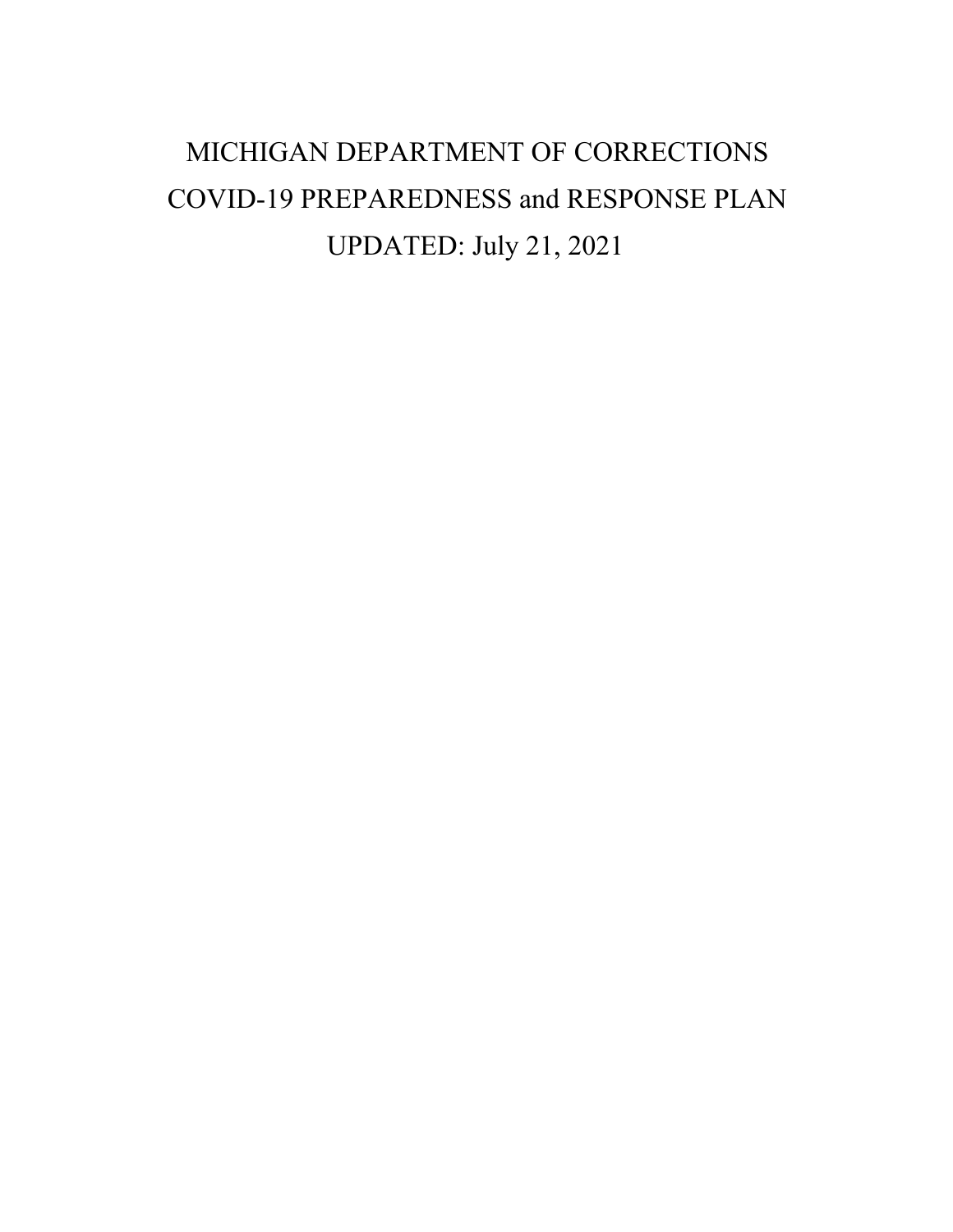The Michigan Department of Corrections (MDOC) through Director Heidi Washington has established a COVID-19 Preparedness and Response Plan.

The Michigan Department of Corrections is committed to providing a safe and healthy workplace for all our staff, visitors, vendors, and volunteers. In accordance with the CDC's latest guidance, the MDOC has updated our COVID-19 Preparedness and Response Plan. This COVID-19 Preparedness and Response Plan will be readily available to employees via intranet site and available upon requests. The department's goal is to mitigate the potential for transmission of COVID-19 in our workplaces and communities, and that requires full cooperation among our staff, prisoners, visitors, vendors, and volunteers.

All staff are responsible for implementing and complying with all aspects of this COVID-19 Preparedness and Response Plan. Managers and supervisors have our full support in enforcing the provisions of this plan.

The department established workgroups that included staff from various areas in this process and the plan includes staff concerns, suggestions and feedback. The Michigan Department of Corrections COVID 19 Preparedness Plan includes guidance staff, visitors, and a Vendor/Contractor plan. The departments COVID-19 Preparedness and Response Plan establishes the protocols, practices and conditions necessary to ensure compliance to the guidelines and standards established by the Centers for Disease Control and Prevention (CDC), Michigan Department of Health and Human Services (MDHHS), Federal Occupational Safety and Health Administration (OSHA), and the Michigan Occupational Safety and Health Administration (MIOSHA), and addresses:

- hygiene and respiratory etiquette;
- cleaning, disinfecting, decontamination and ventilation;
- prompt identification and isolation of sick persons;
- communications and training that will be provided to managers and workers; and
- management and supervision necessary to ensure effective implementation of the plan.

This COVID-19 Preparedness and Response Plan will be communicated to all staff and necessary training will be provided. Additional communication and training will be ongoing and provided to all workers who did not receive the initial training. Instructions will be communicated to vendors, contractors, volunteers, and visitors about new requirements related to entry into correctional offices and facilities and will be available on our website and upon request.

This COVID-19 Preparedness and Response Plan has been certified by the Michigan Department of Corrections Director, Heidi Washington and will be posted throughout the workplace and updated, as necessary.

Certified by:<br>Heidi Wash

Heidi E. Washington, Director Michigan Department of Corrections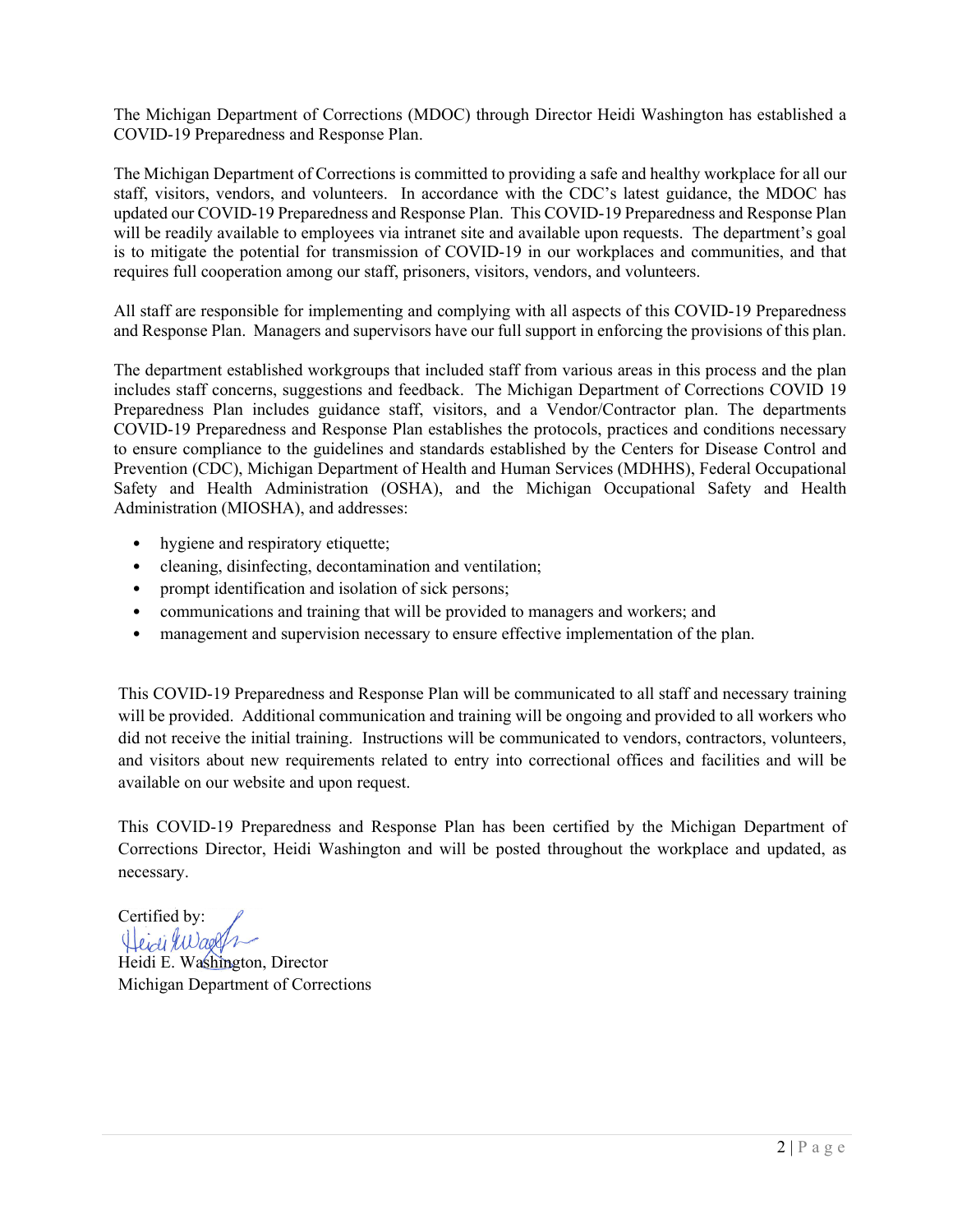## Appendix A – Guidance for developing a COVID-19 Preparedness and Response Plan

#### General

[Michigan Department of Health and Human Services Epidemic Orders](https://www.michigan.gov/coronavirus/0,9753,7-406-98178_98455-533660--,00.html) – Requirement for Prisons

[Centers for Disease Control and Prevention \(CDC\): Coronavirus \(COVID-19\)](http://www.cdc.gov/coronavirus/2019-nCoV) 

[OSHA COVID-19 Resources](https://www.osha.gov/SLTC/covid-19/hazardrecognition.html)

MDHHS Coronavirus Resources: [www.mi.gov/coronavirus](https://gcc02.safelinks.protection.outlook.com/?url=http%3A%2F%2Fwww.mi.gov%2Fcoronavirus&data=04%7C01%7CPlathE%40michigan.gov%7Cddee74bcbf01408c225208d942edb9d3%7Cd5fb7087377742ad966a892ef47225d1%7C0%7C0%7C637614411929516381%7CUnknown%7CTWFpbGZsb3d8eyJWIjoiMC4wLjAwMDAiLCJQIjoiV2luMzIiLCJBTiI6Ik1haWwiLCJXVCI6Mn0%3D%7C1000&sdata=TSE1ANr5yj5nkPubgkmKPlSA01zBa%2B2orwuD6C%2FM7nk%3D&reserved=0)

[Michigan.gov/coronavirus](https://gcc02.safelinks.protection.outlook.com/?url=https%3A%2F%2Fwww.michigan.gov%2Fcoronavirus%2F0%2C9753%2C7-406-98178_98455---%2C00.html&data=04%7C01%7CPlathE%40michigan.gov%7Cddee74bcbf01408c225208d942edb9d3%7Cd5fb7087377742ad966a892ef47225d1%7C0%7C0%7C637614411929516381%7CUnknown%7CTWFpbGZsb3d8eyJWIjoiMC4wLjAwMDAiLCJQIjoiV2luMzIiLCJBTiI6Ik1haWwiLCJXVCI6Mn0%3D%7C1000&sdata=hhXERDgaWK5n4mMVxCBmhkaVEYw%2Bxug1KkgJQjG019g%3D&reserved=0)

[Federal Occupational and Safety Health Administration](http://www.osha.gov/)

[Michigan Occupational Health and Safety Administration](https://www.michigan.gov/leo)

[Handwashing video translated into](http://www.youtube.com/watch?v=LdQuPGVcceg) multiple languages

[State of Michigan Agency/Department Return to Work Plans](https://www.michigan.gov/ose/0,4656,7-143--533755--U,00.html)

[Employee Service Program/ESP: Confidential program to assist employees with personal and work-related](http://www.mi.gov/esp)  [concerns.](http://www.mi.gov/esp) [www.mi.gov/esp,](http://www.mi.gov/esp) 800-521-1377, or [MCSCESP@mi.gov](mailto:MCSCESP@mi.gov)

[MIOSHA General Duty Clause](http://www.legislature.mi.gov/(S(f35trrzeeefsfopw1engb1g3))/mileg.aspx?page=getObject&objectName=mcl-408-1011)

[MIOSHA General Industry Safety & Health Standards](https://www.michigan.gov/leo/0,5863,7-336-94422_11407_15368-39941--,00.html)

OSHA – [Guidance on Preparing Workplaces for COVID-19](https://www.osha.gov/Publications/OSHA3990.pdf)

#### Correctional Facilities and Detention Facilities

[CDC: Guidance for Correctional and Detention Facilities](https://www.cdc.gov/coronavirus/2019-ncov/community/correction-detention/index.html) 

[CDC: FAQs for Correctional and Detention Facilities](https://www.cdc.gov/coronavirus/2019-ncov/community/correction-detention/faq.html)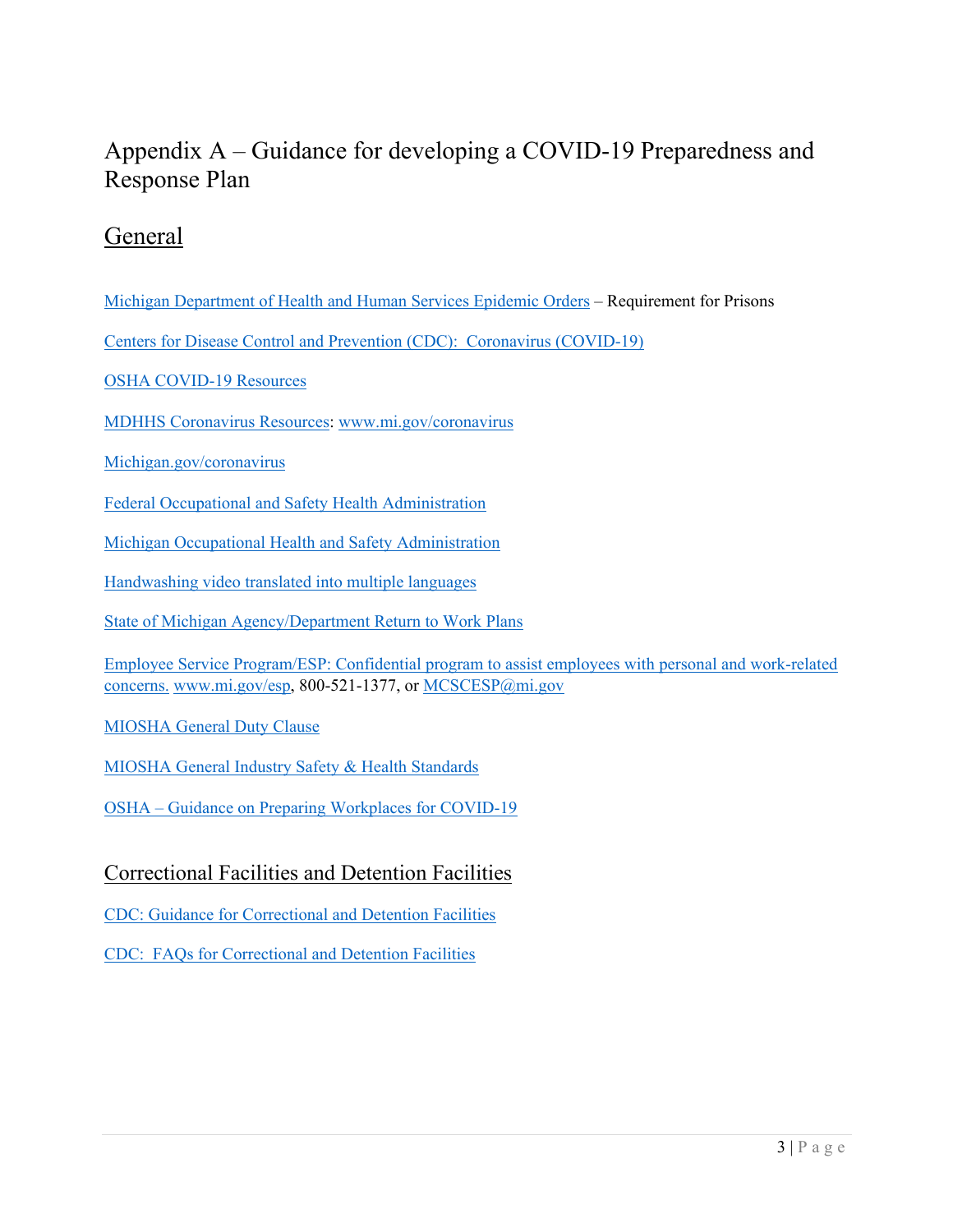#### GENERAL

This Coronavirus/COVID-19 Preparedness and Response Plan has been established for the Michigan Department of Corrections in accordance with [DHHS Epidemic Orders,](https://gcc01.safelinks.protection.outlook.com/?url=https%3A%2F%2Fwww.michigan.gov%2Fcoronavirus%2F0%2C9753%2C7-406-98178_98455-533660--%2C00.html&data=04%7C01%7CCARROLLT%40michigan.gov%7C2f617e6f4f5642a5a93a08d877598a44%7Cd5fb7087377742ad966a892ef47225d1%7C0%7C0%7C637390573735080461%7CUnknown%7CTWFpbGZsb3d8eyJWIjoiMC4wLjAwMDAiLCJQIjoiV2luMzIiLCJBTiI6Ik1haWwiLCJXVCI6Mn0%3D%7C1000&sdata=Z84kx6hypfw%2Bt4btTMkmh6wrj8XpfN%2B1nesyBGh6p%2BA%3D&reserved=0) and [CDC](https://gcc01.safelinks.protection.outlook.com/?url=https%3A%2F%2Fwww.cdc.gov%2Fcoronavirus%2F2019-nCoV%2Findex.html&data=04%7C01%7CCARROLLT%40michigan.gov%7C2f617e6f4f5642a5a93a08d877598a44%7Cd5fb7087377742ad966a892ef47225d1%7C0%7C0%7C637390573735090414%7CUnknown%7CTWFpbGZsb3d8eyJWIjoiMC4wLjAwMDAiLCJQIjoiV2luMzIiLCJBTiI6Ik1haWwiLCJXVCI6Mn0%3D%7C1000&sdata=1W5Czs6IpDPMy0ceYBjXv5Yd4TDyuwyQiyrB8FQghi4%3D&reserved=0)  [guidance.](https://gcc01.safelinks.protection.outlook.com/?url=https%3A%2F%2Fwww.cdc.gov%2Fcoronavirus%2F2019-nCoV%2Findex.html&data=04%7C01%7CCARROLLT%40michigan.gov%7C2f617e6f4f5642a5a93a08d877598a44%7Cd5fb7087377742ad966a892ef47225d1%7C0%7C0%7C637390573735090414%7CUnknown%7CTWFpbGZsb3d8eyJWIjoiMC4wLjAwMDAiLCJQIjoiV2luMzIiLCJBTiI6Ik1haWwiLCJXVCI6Mn0%3D%7C1000&sdata=1W5Czs6IpDPMy0ceYBjXv5Yd4TDyuwyQiyrB8FQghi4%3D&reserved=0) This plan shall minimally be made available to employees via the Michigan Department of Correction's intranet and upon request. The Michigan Department of Corrections plans to transition its employees back to the office between July 12, 2021, and September 6, 2021.

## DOM / POLICY VARIANCES

The Office of Legal Affairs will review the provisions outlined in DOM 2021-26 and policy variances implemented during the outbreak and rescind or place a sunset date on those. Facilities will be required to review facility-based operating procedures to ensure operating procedures are compliant with all requirements for the new normal operations. Staff working remotely will be required to follow the Remote Work PD.

## COMMUNICATION METHODS

The Return to Work Plan will be communicated to staff through multiple approaches to ensure all staff are properly notified:

- Director through chain of command messaging; Teams Meetings
- Department email announcements
- Daily updates on the Medium [https://medium.com/@MichiganDOC/mdoc-takes-steps-to](https://medium.com/@MichiganDOC/mdoc-takes-steps-to-prevent-spread-of-coronavirus-covid-19-250f43144337)[prevent-spread-of-coronavirus-covid-19-250f43144337](https://medium.com/@MichiganDOC/mdoc-takes-steps-to-prevent-spread-of-coronavirus-covid-19-250f43144337)
- PIO Newsletter Daily Update
- Nixle

#### ESP CONTACT INFORMATION

For support, staff can reach out to the [MDOC Wellness Unit](https://www.michigan.gov/corrections/0%2C4551%2C7-119-96900---%2C00.html) and or the [Employee Service](https://www.michigan.gov/mdcs/0%2C4614%2C7-147-22854_29351---%2C00.html)  [Program](https://www.michigan.gov/mdcs/0%2C4614%2C7-147-22854_29351---%2C00.html) (ESP).

The MDOC Wellness Team can be reached at: **[MDOC-Wellness@michigan.gov](mailto:MDOC-Wellness@michigan.gov)**

*Office: 517.335.0570 Crisis response 24/7: 833.DCBWELL (833.322.9355)* The Employee Services Program can be reached at: *800.521.1377 (Monday through Friday)*

## COMPLIANCE RESOLUTION PROTOCOLS

Supervisors are responsible to ensure that their staff acknowledge the requirements of the return to work guidelines and that they adhere to them. Supervisors shall cover requirements through their team meetings. Employees should report any complaints or concerns regarding the return to work protocols not being followed to their supervisor.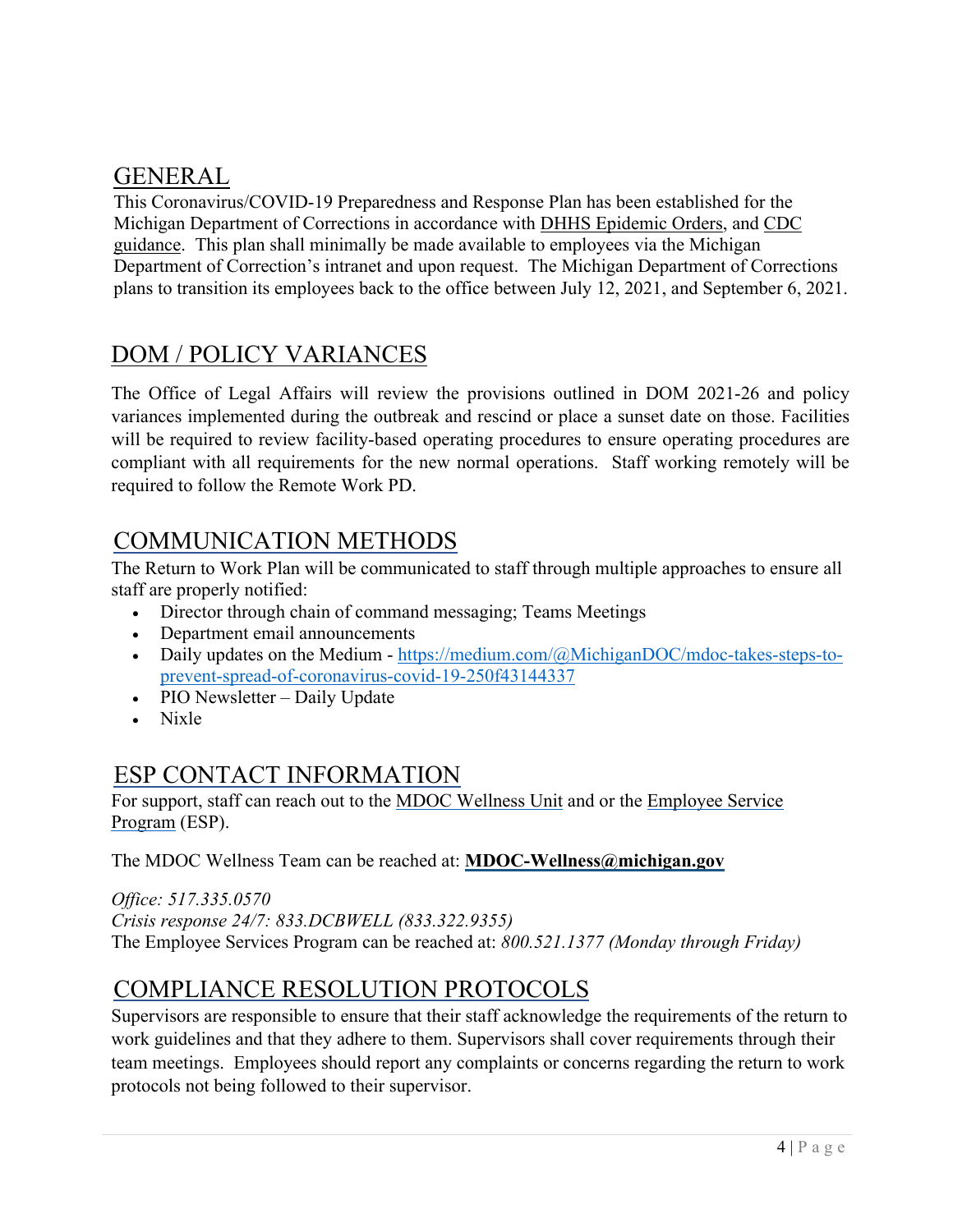## TRAINING

All employees, contractors, interns, or other persons conducting work on behalf of the State of Michigan are required to successfully complete OSE's "COVID-19 Keeping You Safe at Work". This is an Office of State Employer provided training and is on the State of Michigan Learning Center. This training is intended to be completed just prior to an employee's return to their pre-COVID assigned workplace to ensure they receive the latest information and guidance.

## INVENTORY OF STATE EQUIPMENT

Managers/Supervisors are responsible to maintain a complete inventory of all State equipment that their staff have taken to work remotely (any IT resources - such as, but not limited to: laptop, printer, key boards, hardware, cords, mouse, DVD drive, chairs, etc.) Upon returning from telework, employees shall ensure that equipment being returned is properly sanitized. This will be documented on the supervisor checklist and signed by the employee.

## RECORDKEEPING

Per the MIOSHA record keeping requirements, the agency/department must maintain all COVID-19 employee training records, health surveillance records, and records of required notifications for one (1) year from the date of generation.

## REASONABLE ACCOMMODATIONS

Reasonable accommodations may be available to qualified applicants and employees with disabilities. Please contact your agency [Reasonable Accommodation Coordinator](https://gcc02.safelinks.protection.outlook.com/ap/b-59584e83/?url=https%3A%2F%2Fstateofmichigan.sharepoint.com%2F%3Ab%3A%2Fr%2Fteams%2Finsideose%2FLabor%2520Relations%2FDisabilities%2FADA%2520Title%2520I%2520-%2520Reasonable%2520Accommodation%2520Coordinators%2520(RACs).pdf%3Fcsf%3D1%26web%3D1%26e%3Do7Fbwb&data=04%7C01%7CPlathE%40michigan.gov%7Cddee74bcbf01408c225208d942edb9d3%7Cd5fb7087377742ad966a892ef47225d1%7C0%7C0%7C637614411929466590%7CUnknown%7CTWFpbGZsb3d8eyJWIjoiMC4wLjAwMDAiLCJQIjoiV2luMzIiLCJBTiI6Ik1haWwiLCJXVCI6Mn0%3D%7C1000&sdata=weYyL3F1c20rjTpGjZQLrQPt%2FR5kUuLxXVZNSbglMVg%3D&reserved=0) with any questions.

## HEALTH SCREENING

#### Employee Screening Process

All employees, interns, and other persons doing work on behalf of the State of Michigan will be required to participate in daily health screenings. These health screenings are comprised of COVID-related questions about symptoms and suspected or confirmed exposure to people with possible COVID-19. Persons (e.g., employees, interns, etc.) exhibiting signs of illness will not be permitted into the building. These health screenings can occur through one or more ways (e.g., paper questionnaire, COVID screening app using a state-issued electronic device, [web](https://gcc02.safelinks.protection.outlook.com/?url=https%3A%2F%2Fdtmb.state.mi.us%2FDTMB_CovidWebApp%2F&data=04%7C01%7CPlathE%40michigan.gov%7Cddee74bcbf01408c225208d942edb9d3%7Cd5fb7087377742ad966a892ef47225d1%7C0%7C0%7C637614411929466590%7CUnknown%7CTWFpbGZsb3d8eyJWIjoiMC4wLjAwMDAiLCJQIjoiV2luMzIiLCJBTiI6Ik1haWwiLCJXVCI6Mn0%3D%7C1000&sdata=iQkZ4fvm%2FUZ%2FCiiKb5%2FtWCuHwUQJrZH0zWo9A%2B5xwB8%3D&reserved=0)[based questionnaire](https://gcc02.safelinks.protection.outlook.com/?url=https%3A%2F%2Fdtmb.state.mi.us%2FDTMB_CovidWebApp%2F&data=04%7C01%7CPlathE%40michigan.gov%7Cddee74bcbf01408c225208d942edb9d3%7Cd5fb7087377742ad966a892ef47225d1%7C0%7C0%7C637614411929466590%7CUnknown%7CTWFpbGZsb3d8eyJWIjoiMC4wLjAwMDAiLCJQIjoiV2luMzIiLCJBTiI6Ik1haWwiLCJXVCI6Mn0%3D%7C1000&sdata=iQkZ4fvm%2FUZ%2FCiiKb5%2FtWCuHwUQJrZH0zWo9A%2B5xwB8%3D&reserved=0) using a personal or state-issued cell phone, or by an employee swiping their employee identification badge/access card to enter restricted areas (e.g., parking lot, buildings, rooms, locked storage areas, etc.). Note: each time an employee logs onto a state-provided electronic device or swipes their identification/badge to access a secure site or area the person affirms they are symptom-free and feeling well.

#### Visitor/Volunteer/Contractor Screening Process

• Members of the public seeking entry into Department of Corrections buildings, to include Field offices, Central office, the Electronic Monitoring Center, Correctional Facilities, and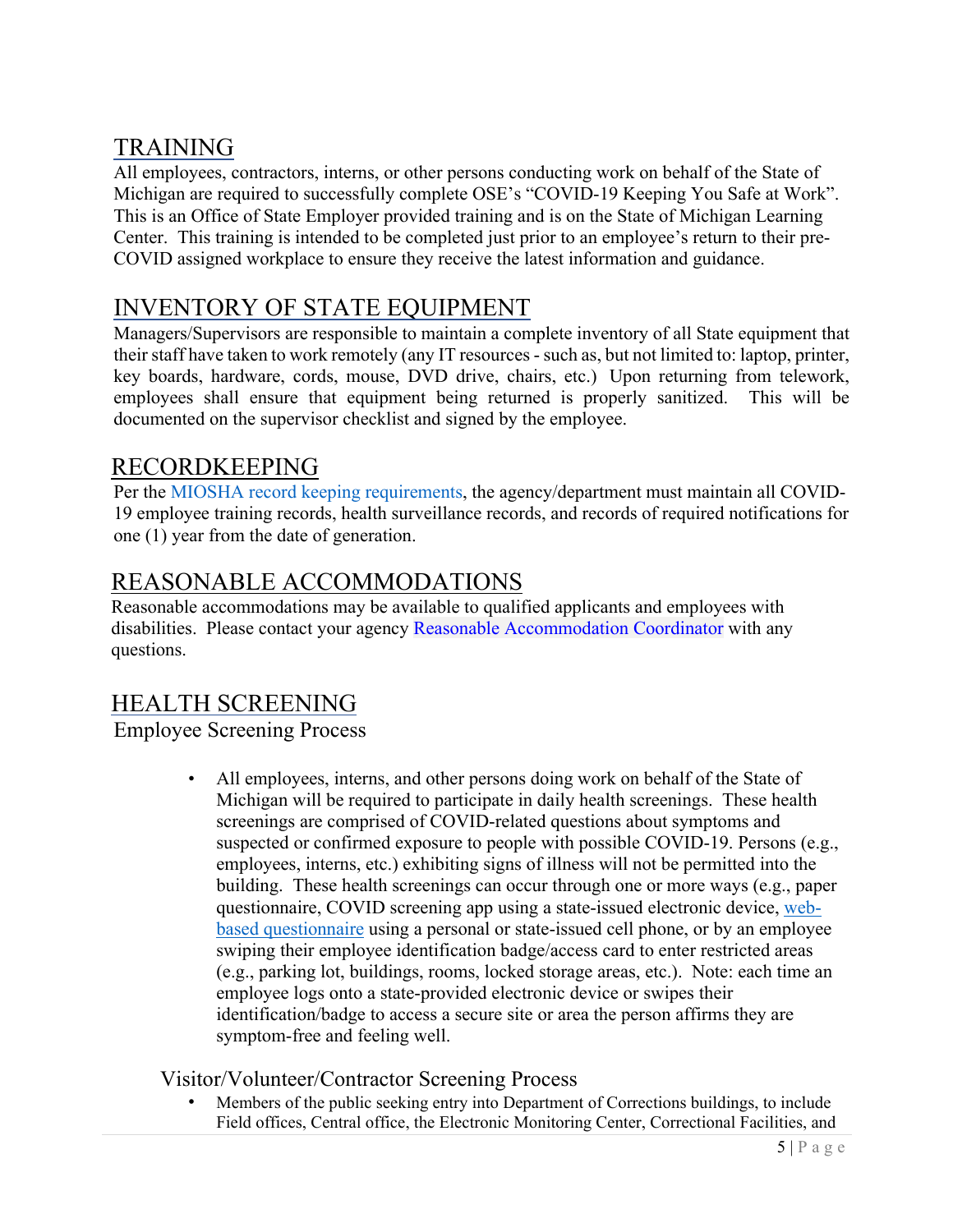Regional offices will be required to complete the COVID Screening Form. There will be forms at the entrance of all MDOC Correctional Facilities and leased buildings. Employees working in County buildings will follow the requirements of the County for entrance into the building and MDOC forms will be at the entrance of their work area. The signage will be at the entrance and on the monitors, if available, in the lobby of screening requirements.

## MASKS AND FACE COVERINGS

All individuals working at a Correctional Facility must wear a mask or face covering while inside, regardless of vaccination status.

Fully Vaccinated Employees working in an MDOC building/location that is not a Correctional Facility

- Fully vaccinated employees are those employees for whom at least two weeks have passed after receiving the final dose of an FDA-approved or authorized COVID-19 vaccine. Fully vaccinated employees can resume activities without wearing a face covering, except when required by the agency or federal, state, local, tribal, or territorial, laws, rules, and regulations (e.g., carpool/rideshare, public transportation, international travel, etc.).
- Fully vaccinated employees experiencing no symptoms:
	- o Are not required to wear a face covering unless required by type of work beingperformed as determined by the department.
	- o Are not required to maintain social distance.

Social Distancing and Mask Requirements for Unvaccinated Employees working in an MDOC building/location that is not a Correctional Facility:

- For the safety and health of all employees, the State of Michigan will continue to follow [CDC Guidance for Unvaccinated People Returning to Work](https://www.cdc.gov/coronavirus/2019-ncov/daily-life-coping/returning-to-work.html) in regard to social distancingand mask requirements. These guidelines require unvaccinated employees to:
	- o Maintain six feet of distance from others
	- o Wear a face covering in indoor public settings and when unable to maintain social distancing at workspaces as defined by the [Department of](https://www.michigan.gov/leo/0%2C5863%2C7-336-100207_103271_104453-542675--%2C00.html#%3A%7E%3Atext%3DA%20face%20covering%20will%20be%2Cthe%20employee%20and%20the%20visitor)  Labor and Economic [Opportunity:](https://www.michigan.gov/leo/0%2C5863%2C7-336-100207_103271_104453-542675--%2C00.html#%3A%7E%3Atext%3DA%20face%20covering%20will%20be%2Cthe%20employee%20and%20the%20visitor)

"*A cubicle configuration which allows 6 feet of distance between employees or which contain walls or barriers that separate the individual employees from direct contact with other employees, is not a shared space, provided each cubicle houses a single employee. Hallways or aisles between sections of cubicles would be shared spaces. Employees working inside their own cubicle where there is 6 feet of distance or a physical barrier between other employees, are not required to wear a face covering while inside their cubicle. A face covering will be required whenever the employee in a cubicle-styled space receives other employees or*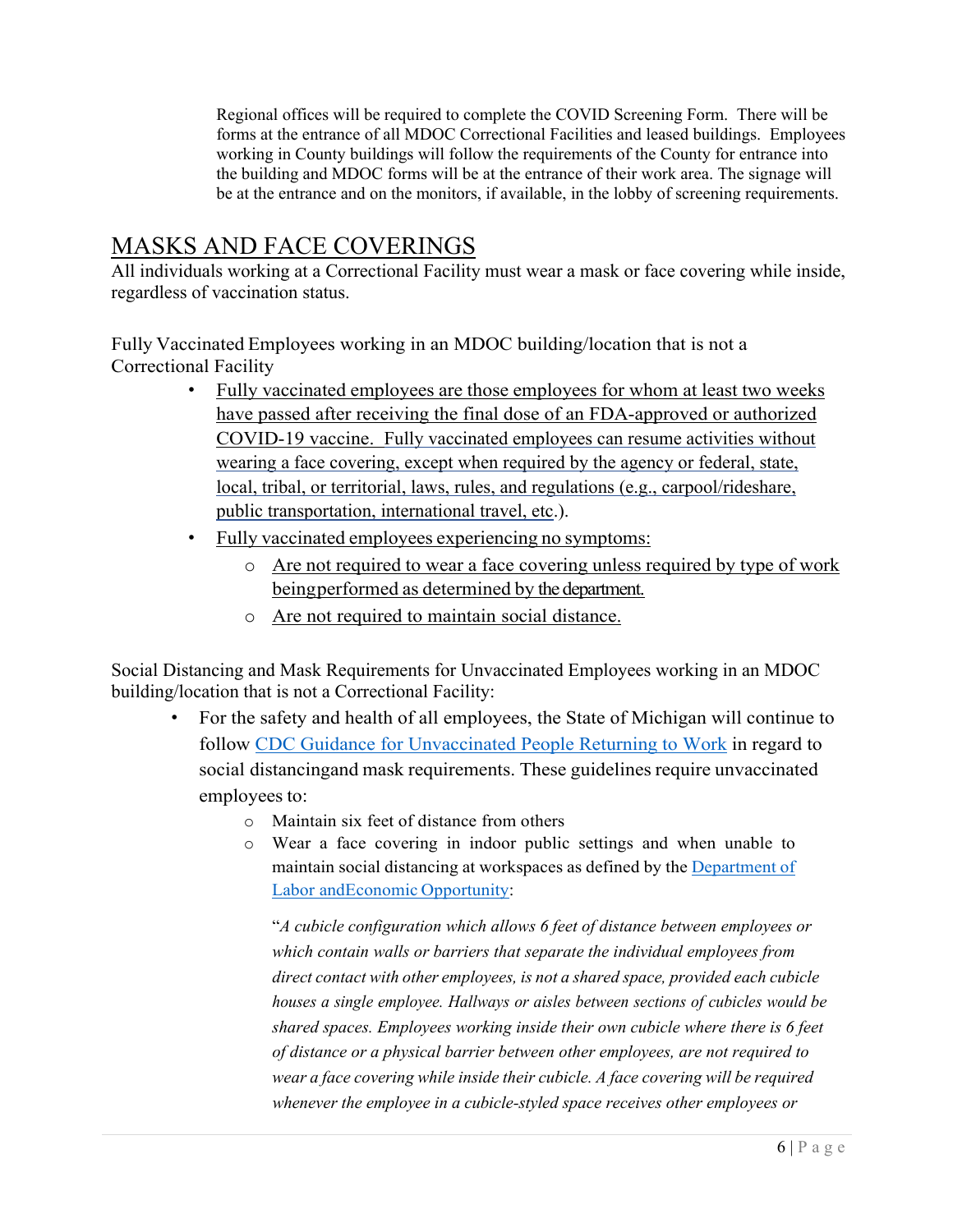*visitors in their space where there is less than 6 feet of distance or no physical barrier between the employee and the visitor."*

For the purposes of this plan, a nonmedical cloth face covering is NOT considered PPE. An effective face covering is breathable, made of a tightly woven fabric (e.g., cotton, cotton blend) and includes 2 or 3 fabric layers. Employees may provide and use their own face coverings if they are approved by the agency; they should completely cover the mouth, nose, and chin; and are at least as effective as the nonmedical cloth face covering provided to all employees. Face coverings worn in the workplace must NOT be political, offensive or contain vulgar, obscene, abusive, or confrontational gestures, language, pictures, websites, etc. Employees may provide and use their own masks if they are approved; completely cover the mouth, nose, and chin; and are at least as effective as the nonmedical cloth face covering provided to all employees. Neck gaiter-style face coverings that are 2 layer and completely cover the mouth, nose, and chin are allowed. Employees must wear a state-issued mask or mask/facial covering that is solid in color. The mask/facial covering may have an edge that is a different color than the face of the mask, but the edge must also be a solid color. The mask/facial covering may contain the employee's proper name (no nicknames) and the name of the facility and/or Department. The Department emblem, the American flag, and their bargaining unit representative's logo are also permissible.

Staff may voluntarily wear personal N95 or KN95 masks in non-COVID 19/PUI or hazard free areas. Staff working in COVID 19 areas required to be medically cleared, fit tested and wear a state issued N95 respirator.

The following types of face coverings are not acceptable:

- Loosely woven, knitted, or fabrics that let light pass through.
- Open-chin bandanas.
- Scarf/ski mask-style coverings.
- Single layer coverings.
- Those that are hard to breathe through (e.g., plastic, leather).
- Those that do not completely cover the nose, mouth, or chin.
- Those that include exhalation valves or vents, large gaps, are too loose, or are too tight.

The CDC does **NOT** recommend using face shields or goggles as a substitute for face coverings. If face shields are worn, they should be in addition to the face covering. Face shields should wrap around the sides of your face and extend below your chin or be hooded (fully enclosed and dropping below your chin).

Employees who are medically unable to wear a cloth face covering **MUST** contact their agency [Reasonable](https://gcc02.safelinks.protection.outlook.com/ap/b-59584e83/?url=https%3A%2F%2Fstateofmichigan.sharepoint.com%2F%3Ab%3A%2Fr%2Fteams%2Finsideose%2FLabor%2520Relations%2FDisabilities%2FADA%2520Title%2520I%2520-%2520Reasonable%2520Accommodation%2520Coordinators%2520(RACs).pdf%3Fcsf%3D1%26web%3D1%26e%3Do7Fbwb&data=04%7C01%7CPlathE%40michigan.gov%7Cddee74bcbf01408c225208d942edb9d3%7Cd5fb7087377742ad966a892ef47225d1%7C0%7C0%7C637614411929456634%7CUnknown%7CTWFpbGZsb3d8eyJWIjoiMC4wLjAwMDAiLCJQIjoiV2luMzIiLCJBTiI6Ik1haWwiLCJXVCI6Mn0%3D%7C1000&sdata=7pFor7VgHjg1pgcdA3ue3VqTQe1HUWgOwV7UPmLRRpw%3D&reserved=0)  [Accommodation Coordinator](https://gcc02.safelinks.protection.outlook.com/ap/b-59584e83/?url=https%3A%2F%2Fstateofmichigan.sharepoint.com%2F%3Ab%3A%2Fr%2Fteams%2Finsideose%2FLabor%2520Relations%2FDisabilities%2FADA%2520Title%2520I%2520-%2520Reasonable%2520Accommodation%2520Coordinators%2520(RACs).pdf%3Fcsf%3D1%26web%3D1%26e%3Do7Fbwb&data=04%7C01%7CPlathE%40michigan.gov%7Cddee74bcbf01408c225208d942edb9d3%7Cd5fb7087377742ad966a892ef47225d1%7C0%7C0%7C637614411929456634%7CUnknown%7CTWFpbGZsb3d8eyJWIjoiMC4wLjAwMDAiLCJQIjoiV2luMzIiLCJBTiI6Ik1haWwiLCJXVCI6Mn0%3D%7C1000&sdata=7pFor7VgHjg1pgcdA3ue3VqTQe1HUWgOwV7UPmLRRpw%3D&reserved=0) to initiate the reasonable accommodation process.

Visitors to the Michigan Department of Corrections buildings/locations will be provided a disposable mask.

## SOCIAL DISTANCING PLANS

Social distancing, also called "physical distancing", means keeping a safe space between yourself and other people who are not from your household. To practice social or physical distancing, stay at least 6 feet away (about 2 arm lengths) from others in indoor spaces when possible. Social distancing should be practiced in combination with other everyday preventive actions to reduce the spread of COVID-19, including wearing approved face coverings, avoiding the touching your face with unwashed hands, and frequently washing your hands with soap and water for at least 20 seconds.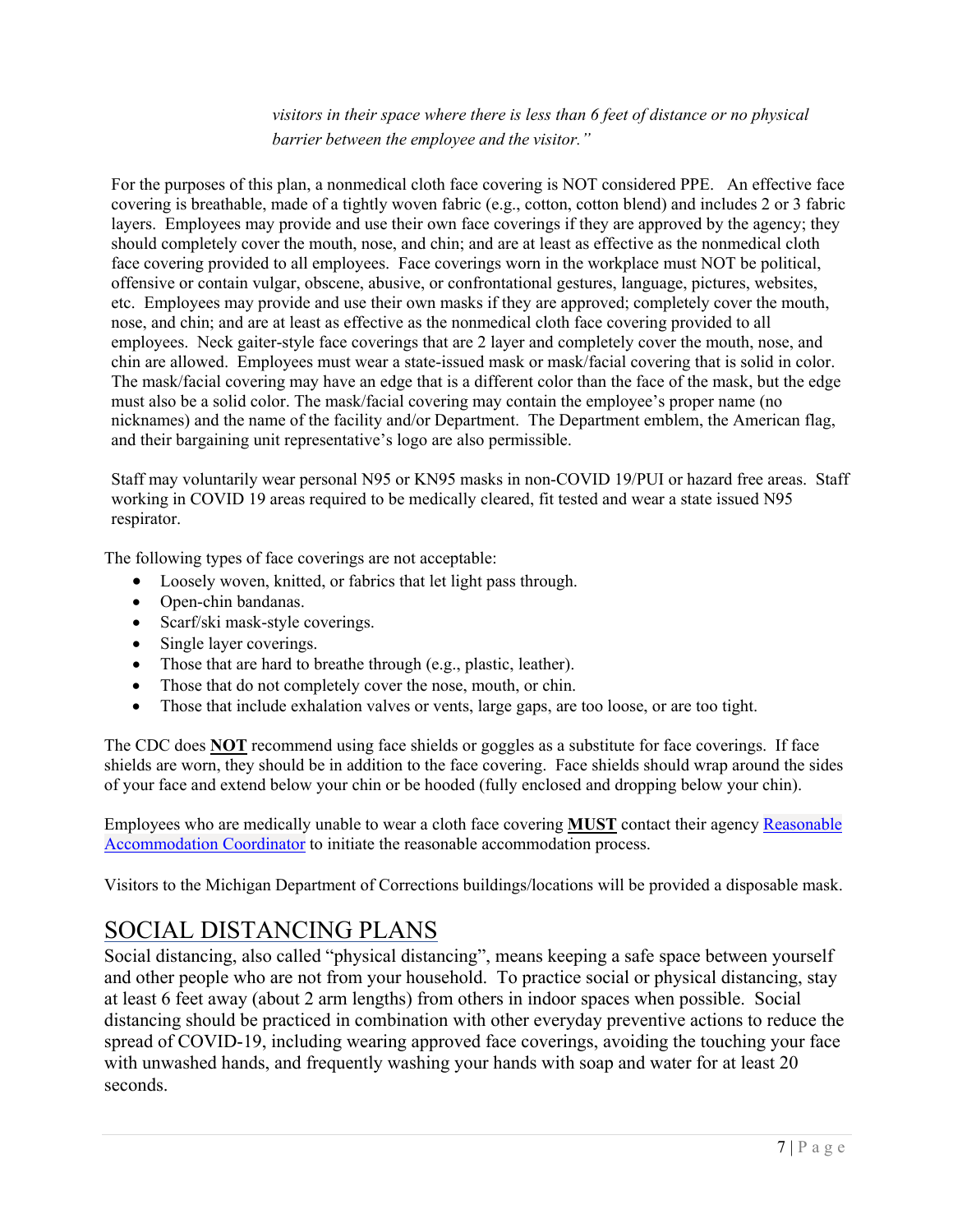Employees that work in a Correctional Facility or are unvaccinated, should maximize physical distance from others in the workplace. Six-foot distancing will be observed in all areas of the building.

Fully vaccinated employees not working at a Correctional Facility can resume activities without social distancing, except where required by the agency or federal, state, local, tribal, or territorial laws, rules, and regulations.

Meetings utilizing online forums (Microsoft Teams, Zoom, etc.) are highly recommended. Employee interaction with the public and key stakeholders should continue virtually whenever possible. Employees should adhere to signage and visual guidance on maintaining the appropriate social distance if they work in a Correctional Facility or are unvaccinated.

#### WORK ENVIRONMENT

The virus that causes COVID-19 can land on work surfaces. While the risk of infection from touching a surface is low, below is the workplace cleaning an disinfecting schedule. Please reference the [DTMB Return to the Office Plan State Workplace Guidelines](https://gcc02.safelinks.protection.outlook.com/ap/b-59584e83/?url=https%3A%2F%2Fstateofmichigan.sharepoint.com%2Fteams%2Finsidemi%2Ffacilities%2FFacility%2520Guidelines%2520and%2520Forms%2FRTO%2520%2520State%2520Worksite%2520Responsibilities%2520and%2520Guidelines%25206%252017%252021.pdf%3Fe%3D4%253aa6a95354430f420cbb11dba08007182e%26CT%3D1625162170984%26OR%3DOutlook-Body%26CID%3D621D6D0E-3B7B-42CA-9124-957EC4A26F7F&data=04%7C01%7CPlathE%40michigan.gov%7Cddee74bcbf01408c225208d942edb9d3%7Cd5fb7087377742ad966a892ef47225d1%7C0%7C0%7C637614411929436725%7CUnknown%7CTWFpbGZsb3d8eyJWIjoiMC4wLjAwMDAiLCJQIjoiV2luMzIiLCJBTiI6Ik1haWwiLCJXVCI6Mn0%3D%7C1000&sdata=w7VLzj4eTwENZML3bbOuuhUf2YgYwSYZrxBeI12O1Fw%3D&reserved=0) for details.

- Workspace Cleaning Supplies supplies are available at the security entrance at GVP, front desk at FOA offices, and in accordance with the housekeeping plans at correctional facilities for employees to use to wipe down and disinfect workspaces and shared surfaces before and after each use.
- Workspace Basic Cleaning- Basic cleaning will be provided by contractors in GVP and FOA offices and by prisoners in CFA facilities in accordance with their housekeeping plan. The focus will be high touch surfaces (door hardware, restrooms and fixtures, kitchen areas, drinking fountains, stair handrails, elevator controls, and vending areas.
- Workspace Enhanced Cleaning For areas with COVID 19 restrictions in place cleaning will occur twice daily in all high touch surfaces.
- Post Exposure Cleaning and Disinfecting Mitigation upon confirmation that an employee or visitor at a state worksite has tested positive to COVID 19 the department has implemented the following protocol:
	- o If less than 24 hours have passed since the person was diagnosed with COVID 19 has been in the space and the area will be occupied within 72 hours the area will be evacuated until the disinfecting has been completed by a contractor/prisoner in CFA facilities.
	- o If more than 24 hours have passed cleaning is required
	- o If more than 3-day shave passed no additional cleaning is necessary.
- HVAC/Mechanical all HVAC systems have been evaluated in correctional facilities and air filtration has been maximized.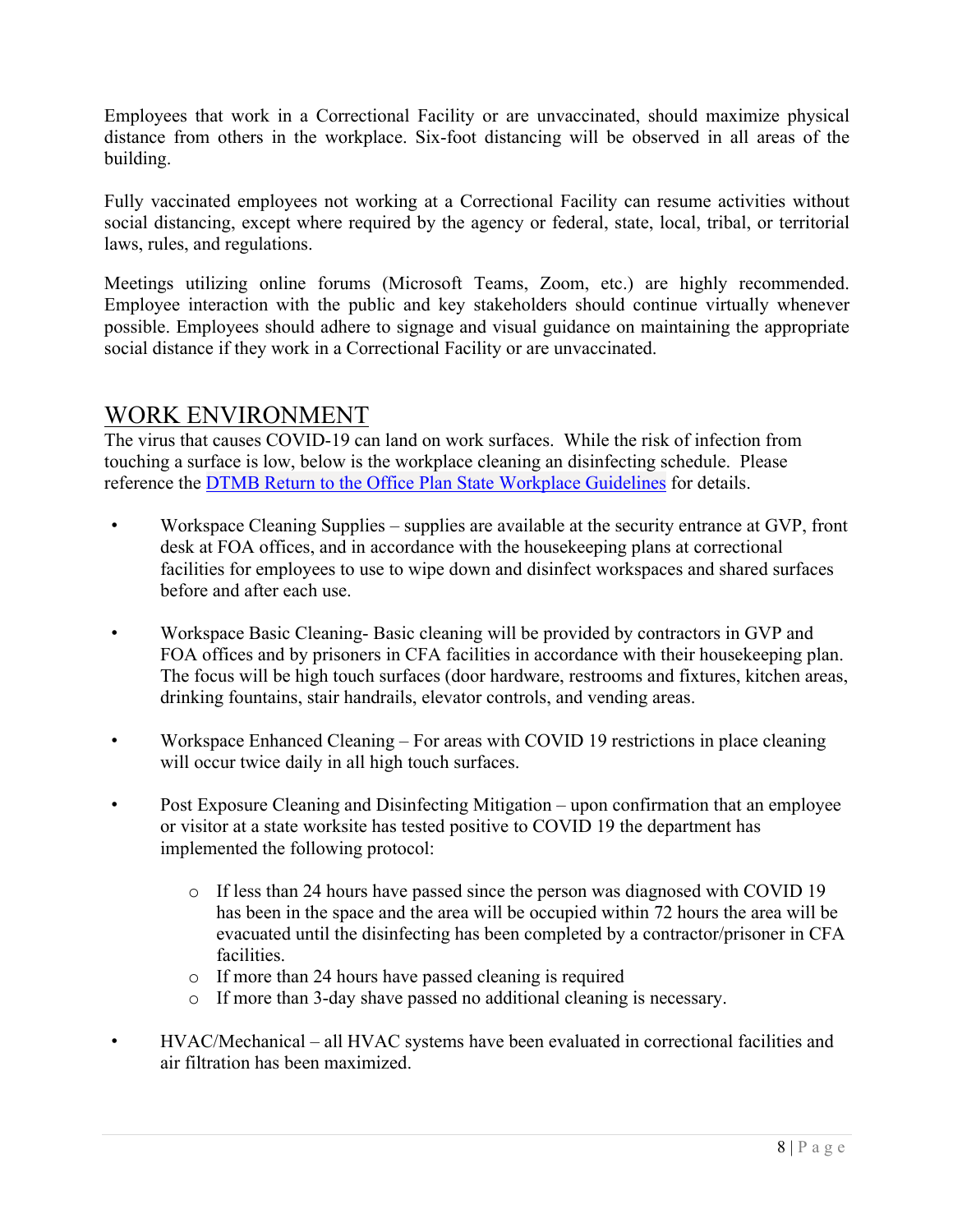- Signage has been placed in common areas throughout the offices and correctional facilities related to social distancing, hygiene, disinfecting and sanitation, wearing masks.
- Shared Spaces
	- o Surfaces must be wiped down before and after each use
	- o Personal work supplies and materials should not be left in shared workspace

Please contact your [Agency Safety Coordinator](https://gcc02.safelinks.protection.outlook.com/?url=https%3A%2F%2Fwww.michigan.gov%2Fdocuments%2Fose%2FSafety_Coordinators_495431_7.pdf%3F20150728101743&data=04%7C01%7CPlathE%40michigan.gov%7Cddee74bcbf01408c225208d942edb9d3%7Cd5fb7087377742ad966a892ef47225d1%7C0%7C0%7C637614411929446677%7CUnknown%7CTWFpbGZsb3d8eyJWIjoiMC4wLjAwMDAiLCJQIjoiV2luMzIiLCJBTiI6Ik1haWwiLCJXVCI6Mn0%3D%7C1000&sdata=GsXhpyeSvq%2FsjrJTGnwx8l0VAfl6SdEY%2FDqqda6TyKA%3D&reserved=0) with any questions and/or to acquire applicable Safety Data Sheets for information on hazardous chemicals used within the workplace.

## CRITICAL INFRASTRUCTURE/ESSENTIAL WORKERS

For an employee who works at a Correctional Facility and is a close contact of a COVID-19 positive individual, the close contact employee will be allowed to work but must follow the Remain/Return to Work for Critical Infrastructure/Essential Workers guidelines. The employee will be required to screen for COVID-19 symptoms, complete a temperature check, and complete a BinaxNOW rapid antigen test, upon entering the lobby for 14 days from their last contact with a COVID-19 positive individual. At the end of their shift, they will be required to screen for COVID-19 symptoms and complete a temperature check for 14 days from their last contact with a COVID-19 positive individual. If an employee is not at work, the employee will still be required to complete twice a day self-monitoring for 14 days from last contact. A surgical mask must be worn during the shift. Social distancing will continue to be required and the employee will be required to clean and disinfect any work surfaces or shared equipment. If the employee is not willing to follow the guidelines, the employee will be required to quarantine from work for 14 days. Once 14 days has been completed, the employee will be allowed to return to work as long as the employee is asymptomatic. Asymptomatic would be defined as the absence of fever, new onset or change in cough, new onset shortness of breath, sore throat, or sudden fatigue.

## HANDLING SOMEONE WHO BECOMES SICK

If someone begins to display COVID-19 symptoms while working, they should immediately notify their supervisor and leave the building. The local Human Resource (HR) office will be notified to follow-up with the employee to determine if they will need to quarantine away from the worksite and for what time period. If the employee confirms that they tested positive for COVID-19, they must report that information to HR and HR will notify the Health Department within 24 hours.

Posters have been placed in common areas that encourage staying home when sick, cough and sneeze etiquette, and proper hand-hygiene practices. Screening criteria will be communicated via a variety of methods to include internal department newsletter blast, our web page, social media, Nixle, email and through communication from supervisors.

If someone tests positive or is considered a PUI, they can return to work only after they are no longer infectious according to the latest CDC guidelines. Notification will be posted on the entrance of any office/facility informing visitors and staff that there has been a positive COVID-19 case in that building/facility.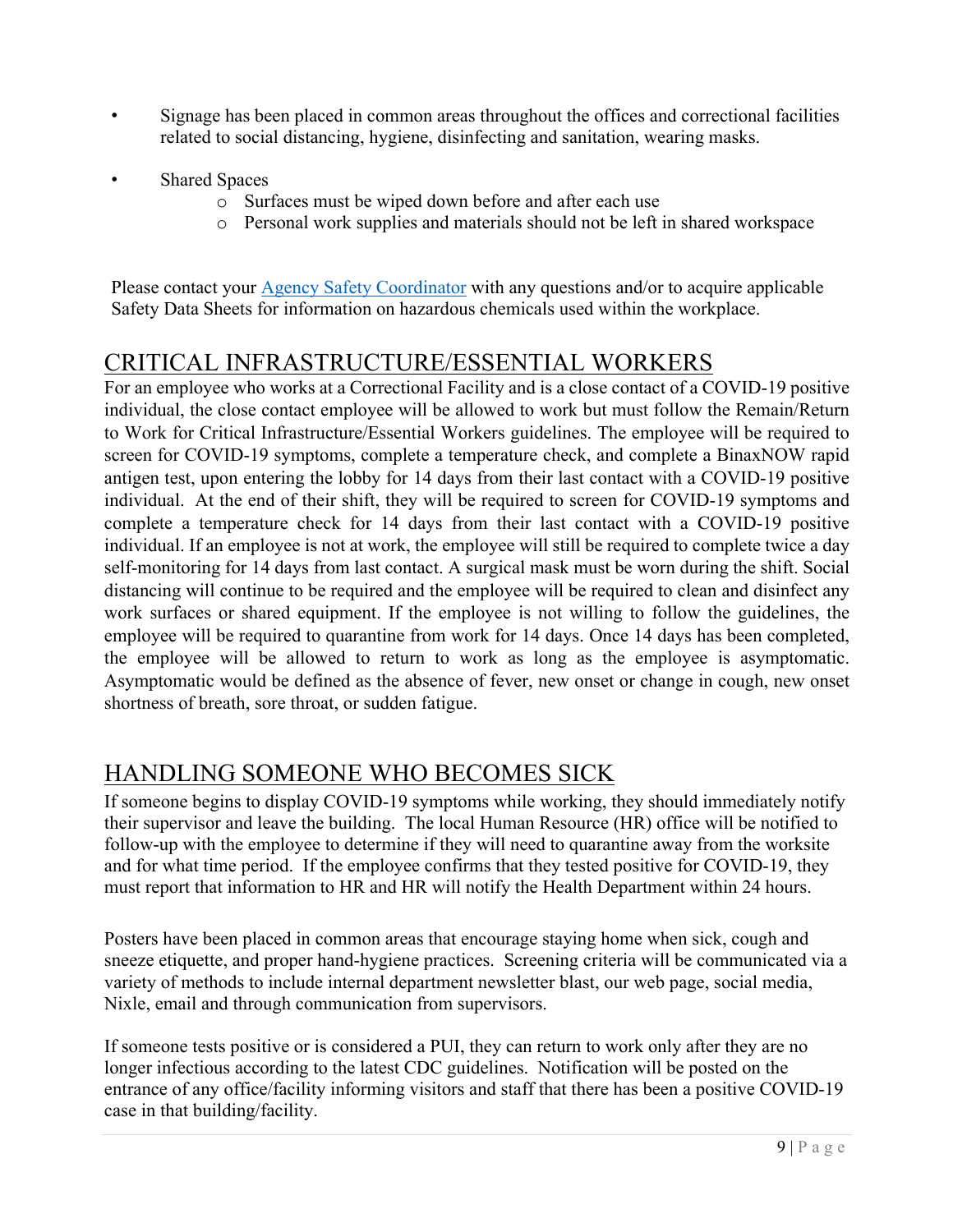# PERSONAL ETIQUETTE

The CDC states, "The virus that causes COVID-19 most commonly spreads from person to person by respiratory droplets during close physical contact (within 6 feet). The virus can sometimes spread from person to person by small droplets or virus particles that linger in the air for minutes to hours."

The personal behaviors listed below are habits for employees to combat COVID-19 and show a shared concern for the health of others.

- Employees should conduct a self-assessment, STAY HOME, and contact their immediate supervisor and healthcare provider if they have a fever, cough, or other symptoms, or believe they might have COVID-19.
- Employees should contact their Human Resources Director if they, a family member, or someone they live with tests positive for COVID-19 so they can trace and monitor others with whom they have been in close contact while at work. The evaluation of a work-related exposure incident, follow up, and coordination of proper cleaning and disinfecting activities will be conducted by Human Resources.
- Employees who have been in close contact with someone who has COVID (excluding those who are fully vaccinated and show no symptoms AND those who had COVID within the past 3 months and recovered).

A close contact is defined as any of the following:

- being within 6 feet of someone who has COVID-19 for a total of 15 minutes or more.
- providing care to someone who is sick with COVID-19.
- sharing eating or drinking utensils with someone who has COVID-19.
- having direct physical contact (e.g., you hugged or kissed them) with someone who has COVID-19.
- Someone with COVID-19 sneezed, coughed, or somehow got respiratory droplets on the employee.

#### Hand Hygiene

Frequent handwashing is one of the best ways employees can protect themselves from getting sick. Soap and sanitizer are available in multiple areas throughout the offices and correctional facilities. To prevent the spread of germs during the COVID-19 pandemic, employees should wash their hands with soap and water for at least 20 seconds or use a hand sanitizer with at least 60% alcohol to clean hands BEFORE and AFTER:

- Blowing your nose, coughing, or sneezing.
- Caring for someone who is sick.
- Entering and leaving a public place or work area.
- Preparing or eating food.
- Touching a potentially contaminated surface or object, such as a door handle, table, gas pump, shopping cart, or electronic cashier register, pin pad, or screen.
- Touching garbage.
- Touching your eyes, nose, and mouth with unwashed hands.
- Touching your face covering.
- Touching/handling an animal, animal feed, or animal waste.
- Using the restroom.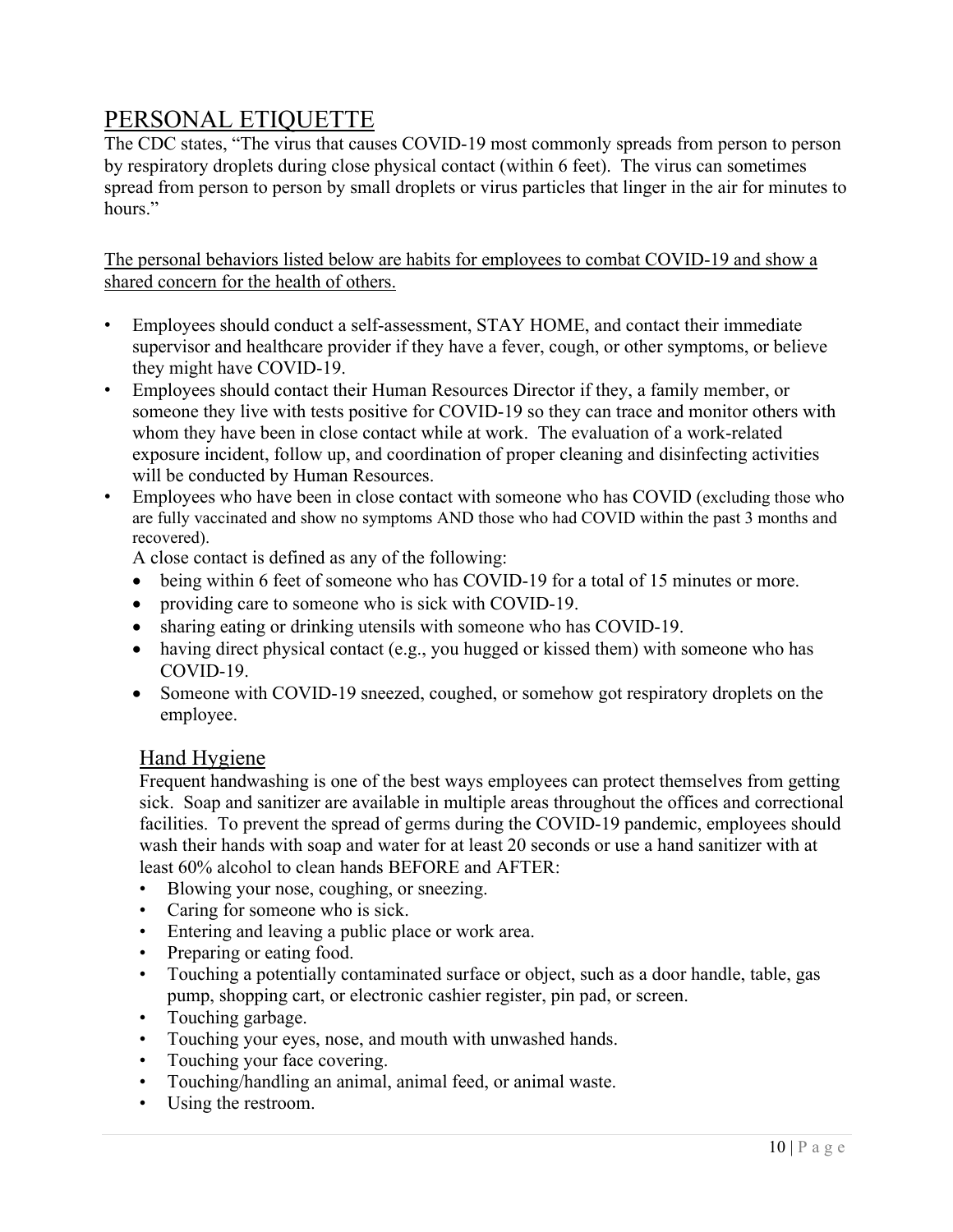• Cover mouth when coughing or sneezing

## EXPOSURE DETERMINATION

The MDOC Safety Coordinator has evaluated routine and reasonably anticipated tasks and procedures for all employees utilizing the Occupational Risk Pyramid to determine whether there is actual or reasonably anticipated employee exposure to SARS-CoV-2.

Per CDC, fully vaccinated employees (non-healthcare workers) likely fall into the lower COVID risk levels.

In general, people are considered fully vaccinated:

- 2 weeks after their second dose in a 2-dose series, such as the Pfizer or Moderna vaccines, or
- 2 weeks after a single-dose vaccine, such as Johnson & Johnson's Janssen vaccine.

If you do not meet these requirements, regardless of your age, you are NOT fully vaccinated. Keep taking all precautions until you are fully vaccinated. **Note**: If you have a condition or are taking medications that weaken your immune system, you may NOT be fully protected even if you are fully vaccinated. Talk to your healthcare provider. Even after vaccination, you may need to continue taking all precautions."

- Lower Exposure Risk This category consists of fully vaccinated employees (except healthcare workers) and those jobs that have minimal occupational contact with the public and other coworkers, or do not require contact with people known to be, or suspected of being, infected with COVID-19:
	- o Remote workers and those working from home during the pandemic.
	- o Central Office Staff
	- o Human Resources
	- o Healthcare workers providing only telemedicine services.
	- o Transportation and delivery drivers.
- Medium Exposure Risk This category consists of employees who are not fully vaccinated, work in a correctional facility or have contact with people known to be, or suspected of being infected with COVID -19:
	- o Parole/Probation Offices Correctional Facility Staff (not mentioned at a higher risk level)
- High Exposure Risk This category consists of employees who are not fully vaccinated and those working in areas that have a higher risk of being in contact with people known to be, or suspected of being infected with COVID-19:
	- o Field employees or inspectors required to enter hospitals, nursing homes, morgues, etc. with known or suspected cases of COVID-19.
	- o Healthcare Staff
	- o Dental Services
	- o Transportation Officers moving known or suspected COVID-19 patients in enclosed vehicles.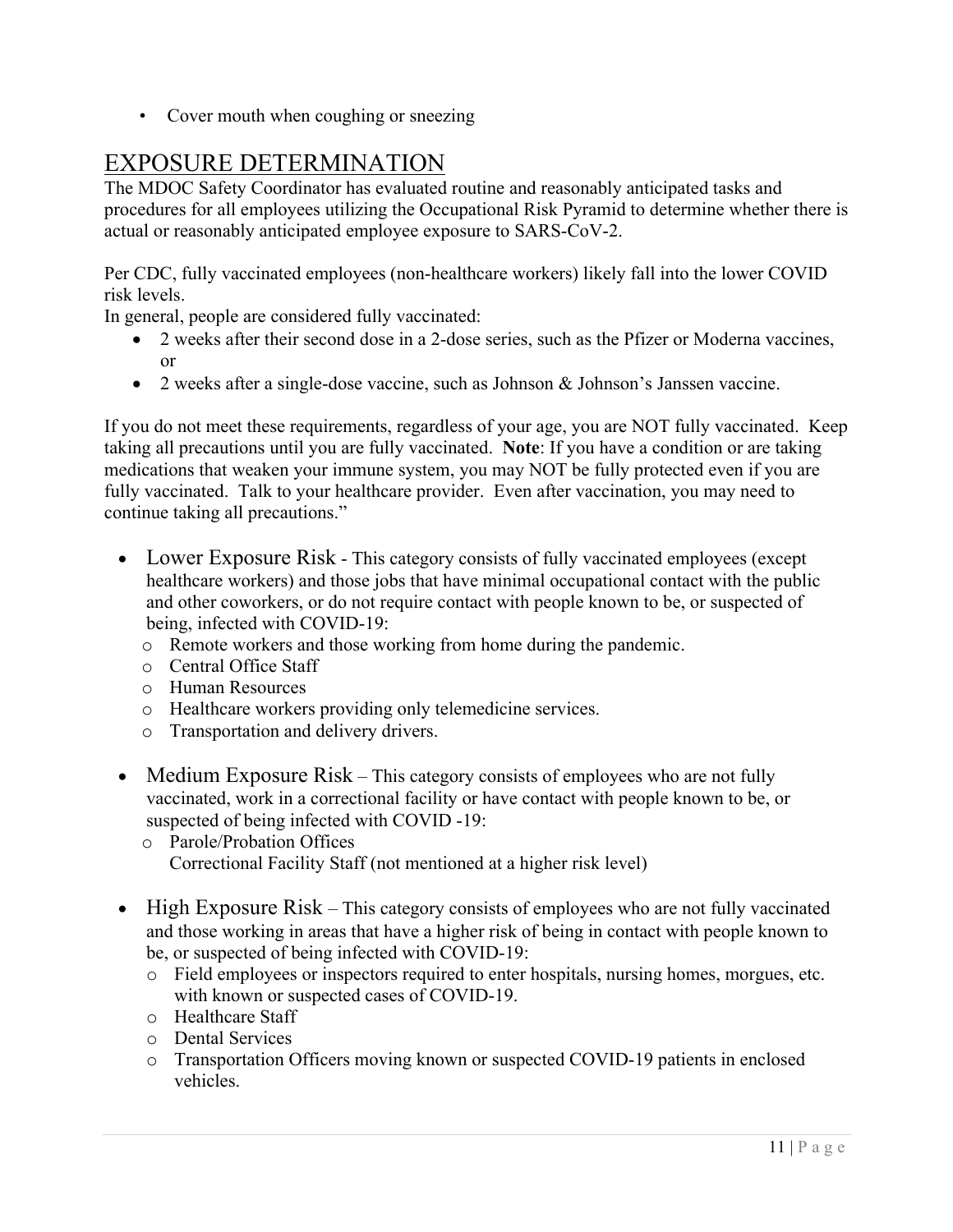- Very High Exposure Risk This category consists of employees who are not fully vaccinated and those working in areas that have the highest risk of being in contact with people known to be or suspected of being infected with COVID-19:
	- o Healthcare workers (e.g., doctors, nurses, dentists, paramedics, emergency medical technicians, etc.)
	- o Healthcare or laboratory personnel collecting or handling specimens from known or suspected COVID-19 patients.
	- o Staff working at Duane Waters Health Center and Infirmaries
	- o Non-Healthcare staff that are working in a COVID positive unit

## TESTING REQUIREMENTS

As a result of the Department of Health and Human Services (DHHS) Emergency Order under MCL 333.2221 – Requirements for Prisons requiring mandatory testing for prison employees, some employees will be tested at the facility and results will be provided to the employee and/or HR. Once HR has been notified, they will contact the employee to begin contact tracing. Issues to be addressed with the employee include, but are not limited to:

- Last date at the worksite.
- Date of the test.
- Date of result.
- Identification of any close contacts (employees or offenders) at work.
- Identification of anyone that works for the department that may qualify as a close contact.
- Notification when the employee is eligible to return to work

# ENGINEERING AND ADMINISTRATIVE CONTROLS

The Michigan Department of Corrections has implemented feasible engineering controls to minimize or eliminate employee exposure to SARS-CoV-2. Engineering controls involve isolating employees from work-related hazards using ventilation and other engineered solutions. In workplaces where they are appropriate, these types of controls reduce exposure to hazards without relying on worker behavior and can be the most cost-effective solution to implement. Controls that the Department has implemented include:

- Videoconferencing and teleconferencing for meetings and gatherings
- Flexible work schedules or remote work
- Daily health screenings
- Social distancing
- Use of face coverings and PPE
- COVID testing
- Separating sick employees
- Limiting face to face contact or reduce close contact with customers
- Prohibit handshaking
- Air handling filter upgrades
- Sneeze guards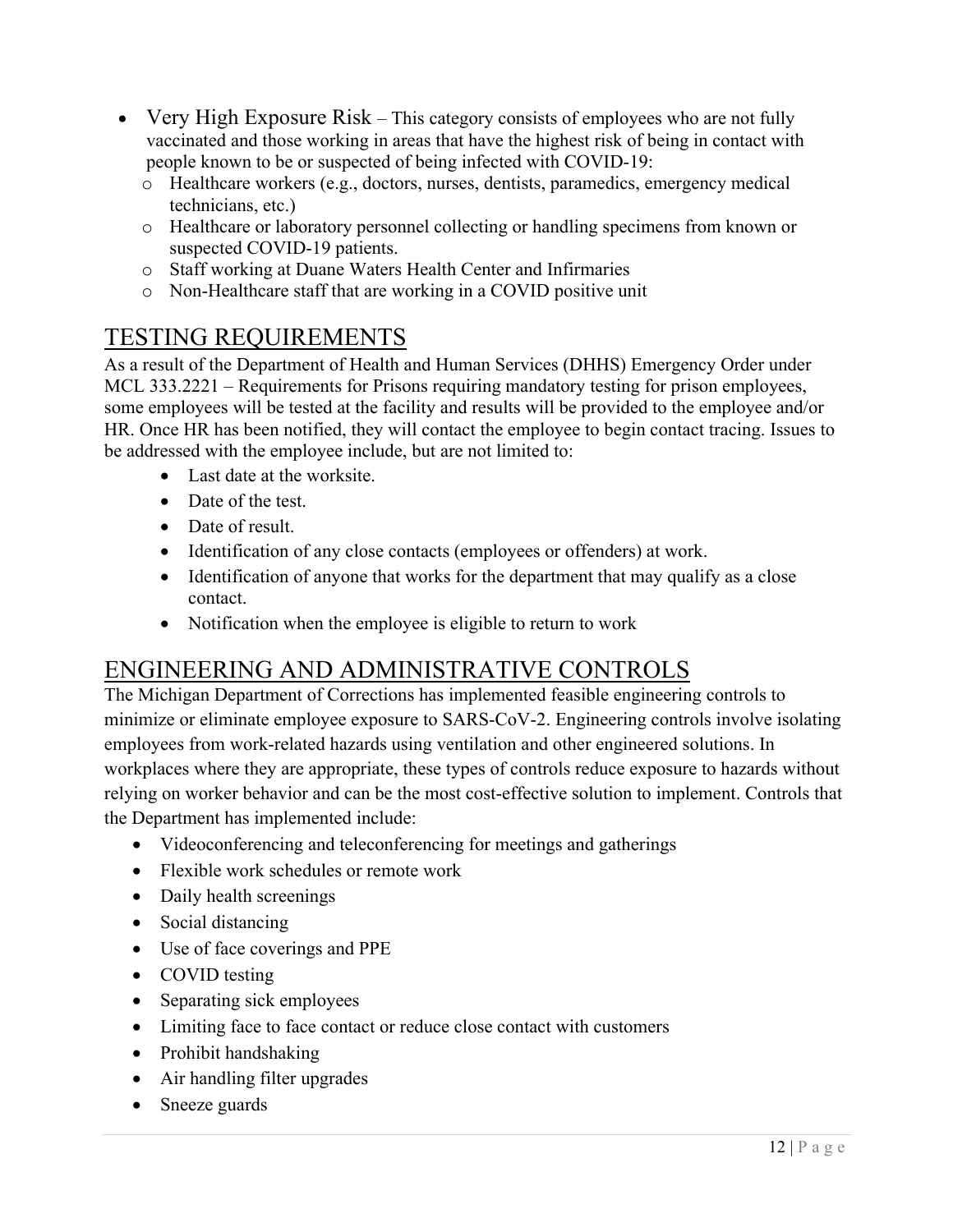- Partitions
- Touchless faucets
- Touchless toilets
- Timing of work shifts
- Limiting workers in a space
- Signage
- Face coverings

## TRAVEL RESTRICTIONS/GUIDELINES

The following protective measures are required whenever two (2) or more persons intend to share either a state vehicle or personal vehicle for work purposes:

- Stay home when sick.
- Face coverings in the vehicle are required regardless of vaccination status.
- The number of occupants should be limited. For example, a car may allow for a driver plus another individual who sits in the rear seat on passenger side of the car. A  $12-15$ -person van might accommodate 4-5 persons (e.g., driver,  $1<sup>st</sup>$  row passenger side,  $2<sup>nd</sup>$  row driver side,  $3<sup>rd</sup>$  row passenger side, etc.).
- Increase the fresh air intake via the vents or by slightly opening the windows.
- Clean and disinfect surfaces often.
- Practice hand hygiene & cough/sneeze etiquette.
- Social distance while waiting.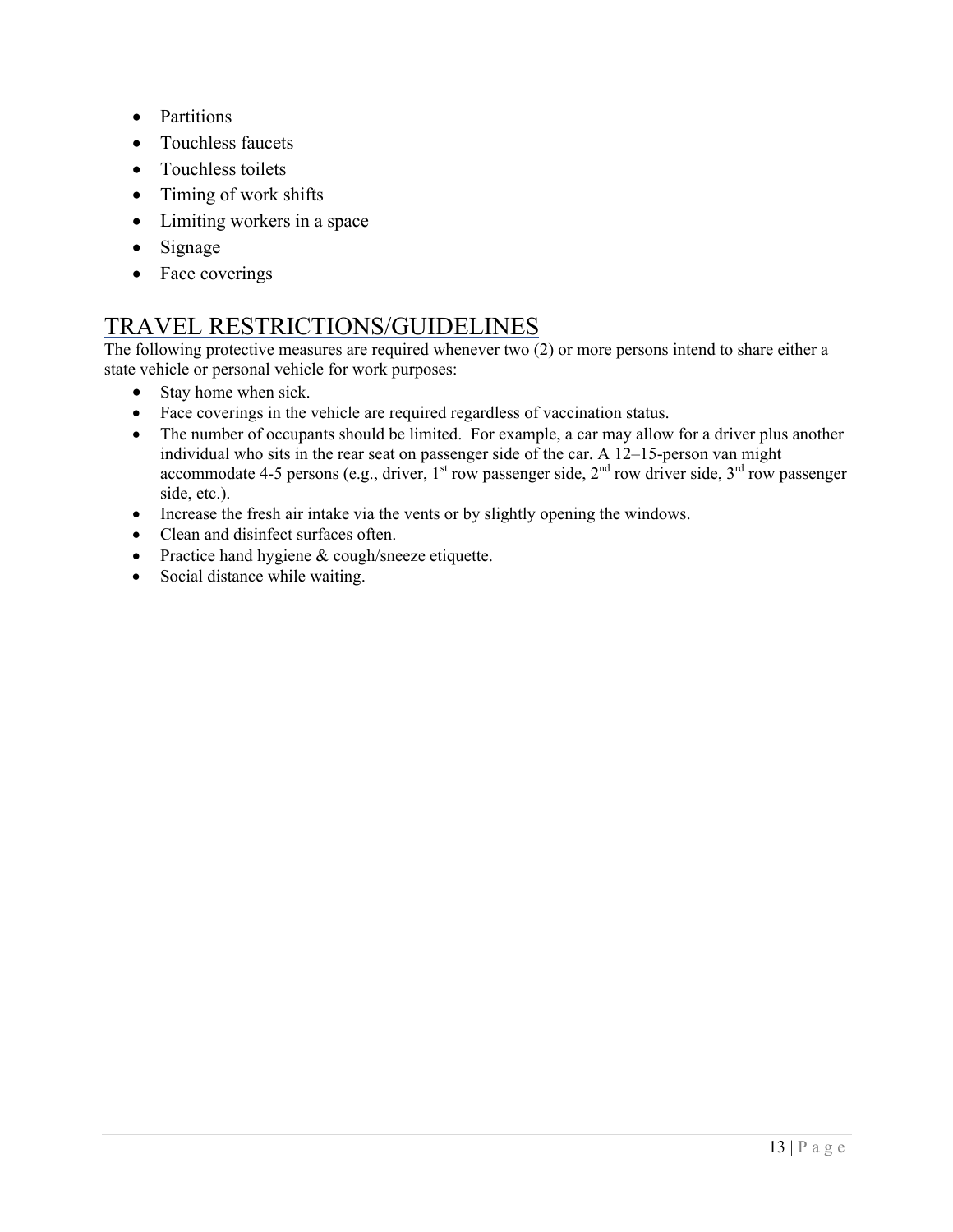# **Vendor/Contractor Plan**

The following protocols are for all vendors and contractors that do business with the Michigan Department of Corrections (MDOC).

# VENDORS- For Immediate Implementation

- A. All vendors must pass our department screening which includes completing a screening document along with getting their temperature taken. Screening will either be in the administration building or in maintenance. This will be at the Warden's discretion.
	- o Anyone screened out will be asked to leave the premises immediately
- B. All vendors must wear a cloth mask at all times they are on state property.
- C. The only staff contact the vendor will have with facility staff is when they check in and out for the day and if there are any job specific questions/requirements or required escorts.
- D. Vendors must complete their task directly and minimize staff or prisoner contact.
- E. There will be no prisoner work crews working with or in the area of where the project work will be done.
- F. Vendors will be subject to pat down searches and must go through metal detectors for entry inside the secure perimeter.
- G. The vendor shall have a COVID-19 plan for the company they represent.
- H. All vendor-related work must be completed with social distancing in mind.
- I. Handwashing with soap and water is encouraged. Hand sanitizer must have approval before use by the Warden or Designee.
- J. For any emergent or out of the ordinary vendor visits to the facility, the Warden or Designee will have the final approval before entry.
- K. Wardens or their Designee will have final approval for all vendor-related work based on their specific facility and it's COVID-19 status.

Examples of possible vendors: (this is not an all-inclusive list)

Canteen-Employee and Visitor vending machines

GTL – Prisoner phones

Ricoh – Copier/Printer repair

OTIS – Elevator inspection and repair (statewide)

Sanimax – Grease trap/bin emptying

Waste Management – Waste and Recycling pickup

Integrated Pest Management Vendor – Rodent or insect abatement and spraying

Universal (formerly Midstate) – Video camera and zone repair

Fire Alarm/Sprinkler Systems – Annual inspection required by NFPA

Ventilation Hood Systems – Annual inspection required by NFPA

RW Mercer – UST/AST inspection and repair required by DEGLE and LEO-BFS (statewide) FTC&H – Air Quality Permits (statewide)

Nelson Tank – Water Tower inspections required by DEGLE every 5 years (statewide)

Industrial Propane Services – LP Blender/Tank inspections and repair required by DEGLE, LEO-BFS (statewide)

Outside Regulatory Departments/Agencies – DEGLE, LEO-BFS, LEO-Miosha, DHS, DHHS, MDARD inspections announced or unannounced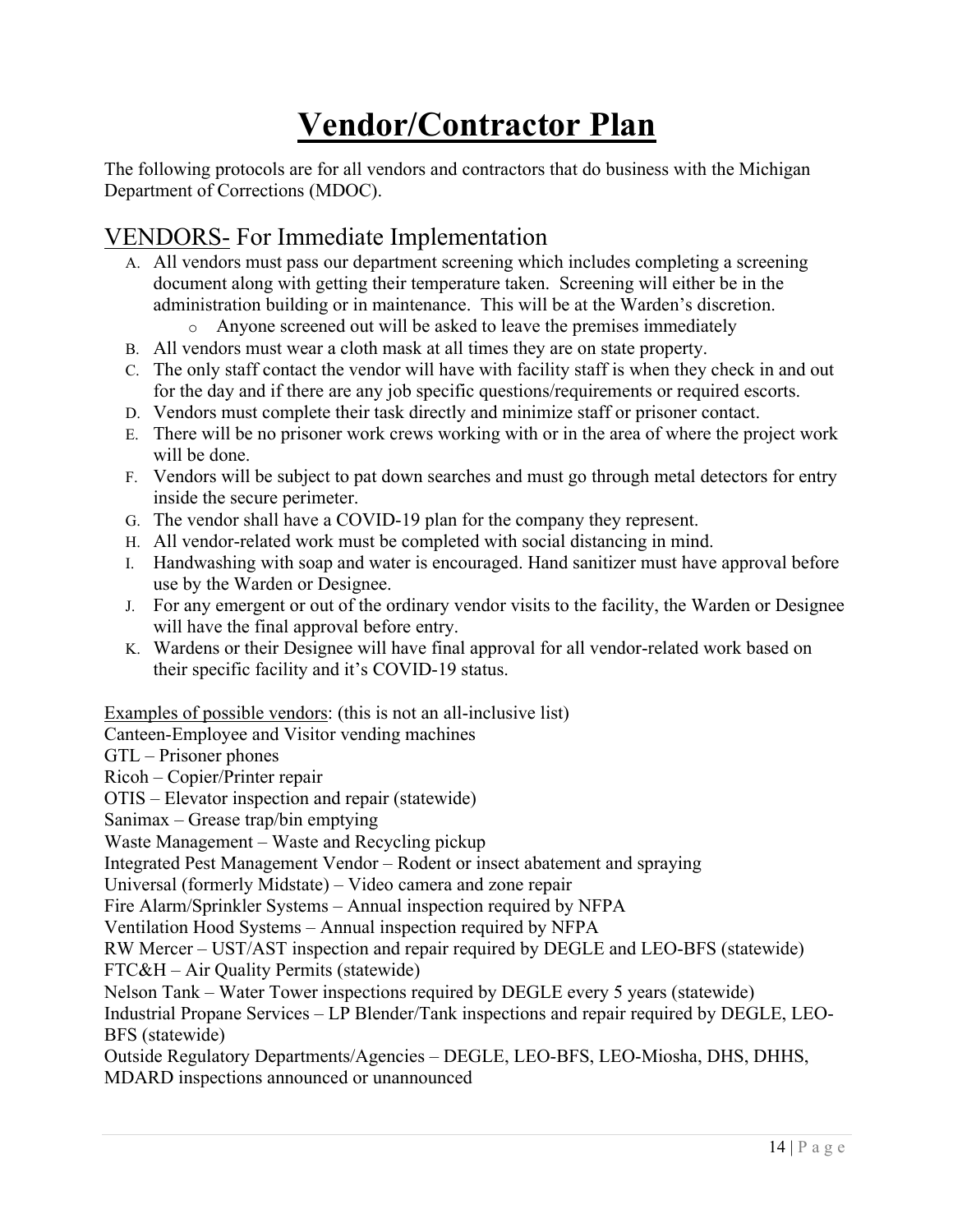# CONTRACTORS- Phased Implementation. Must meet MDOC and DTMB requirements

References:

- **DTMB Design and Construction Requirements**
- **Public Health Order for Mandatory testing for Prison Staff [https://www.michigan.gov/documents/coronavirus/MDHHS\\_Public\\_Health\\_Order\\_-](https://www.michigan.gov/documents/coronavirus/MDHHS_Public_Health_Order_-_Prison_staff_testing_200819-04_699806_7.pdf) [\\_Prison\\_staff\\_testing\\_200819-04\\_699806\\_7.pdf](https://www.michigan.gov/documents/coronavirus/MDHHS_Public_Health_Order_-_Prison_staff_testing_200819-04_699806_7.pdf)**

#### **COVID19 Construction Project Guidelines to consider:**

- A. Contractor shall follow all CDC, OSHA, MIOSHA, DHHS, LARA
- B. Contractor and subcontractors shall have COVID19 specific safety/operations plan in accordance with DTMB Design and Construction Services and MDOC, contractor must submit for review prior to re-activating work on site.
- C. Include at a minimum:
	- i. Prohibit gatherings of any size in which people cannot maintain six feet of distance from one another.
	- ii. Provide personal protective equipment such as gloves, goggles, face shields, and face masks as appropriate for the activity being performed.
	- iii. Adopt protocols to limit the sharing of tools and equipment to the maximum extent possible and to ensure frequent and thorough cleaning of tools, equipment, and frequently touched surfaces.
	- iv. Designate a site-specific supervisor to monitor and oversee the implementation of COVID-19 control strategies developed under subsection (a) of this section. The supervisor must remain on-site at all times during activities. An on-site worker may be designated to perform the supervisory role.
	- v. Conduct a daily entry screening protocol for workers and visitors entering the worksite, including a questionnaire covering symptoms and exposure to people with possible COVID-19, together with, if possible, a temperature screening.
	- vi. Create dedicated entry point(s) at every worksite, if possible, for daily screening as provided in sub provision (3) of this subsection, or in the alternative issue stickers or other indicators to workers to show that they received a screening before entering the worksite that day.
	- vii. Require face shields and masks to be worn when workers cannot consistently maintain social distancing.
	- viii. Provide instructions for the distribution of personal protective equipment and designate on-site locations for soiled masks.
	- ix. Encourage or require the use of work gloves, as appropriate, to prevent skin contact with contaminated surfaces.
	- x. Identify choke points and high-risk areas where workers must stand near one another (such as hallways, hoists and elevators, break areas, water stations, and buses) and control their access and use (including through physical barriers) so that social distancing is maintained.
	- xi. Ensure there are sufficient handwashing or hand-sanitizing stations at the worksite to enable easy access by workers.
	- xii. Notify contractors (if a subcontractor) or owners (if a contractor) of any confirmed COVID-19 cases among workers at the worksite.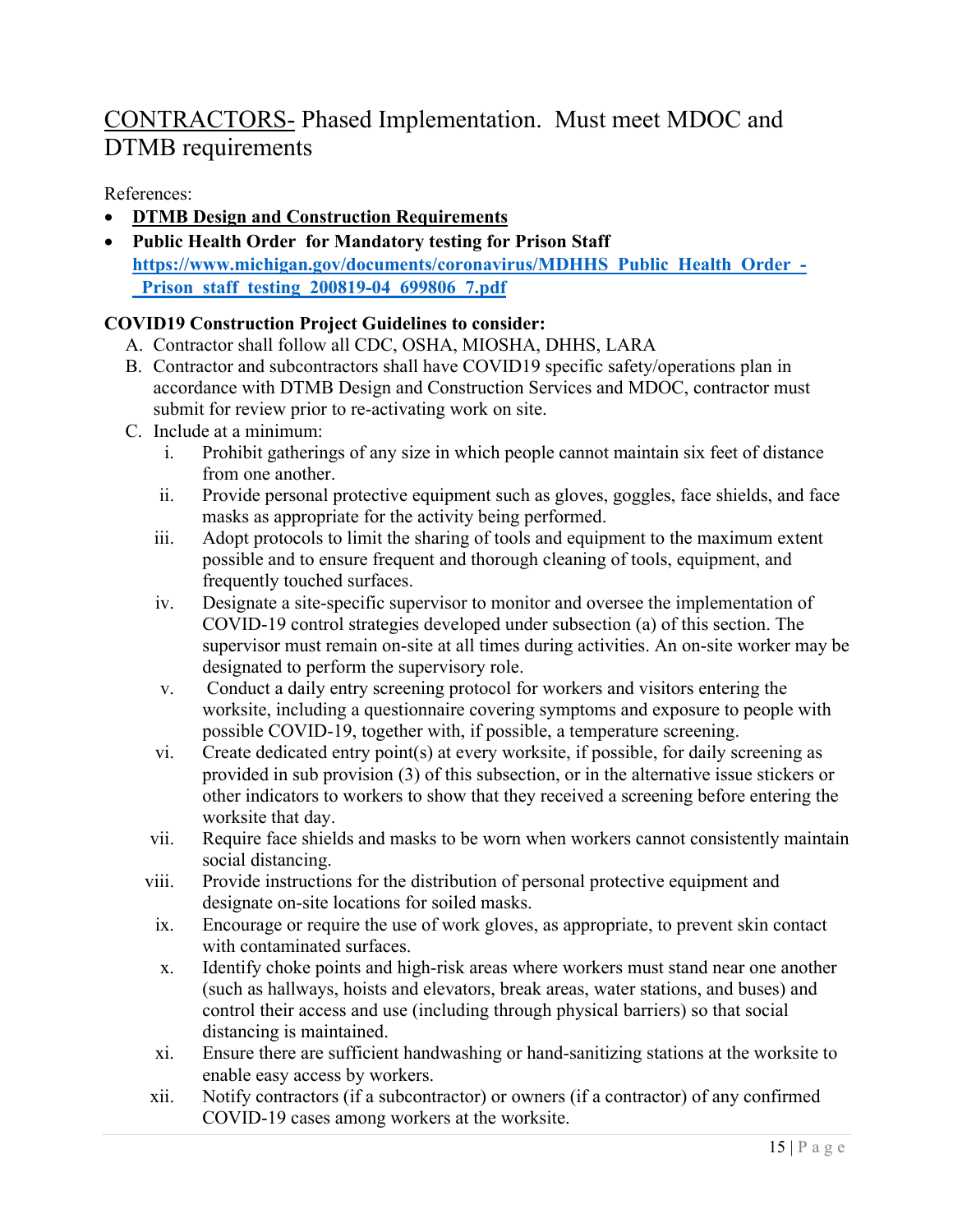- xiii. Restrict unnecessary movement between project sites.
- xiv. Create protocols for minimizing personal contact upon delivery of materials to worksite.

#### **MDOC Requirements:**

- A. Activities that must occur prior to the project start
	- i. LEIN approval must be received for all contractors that will be working on the project prior to the preconstruction meeting.
	- ii. Contractor must provide their COVID Construction Project/Operations Plan for the facility to review
	- iii. Physical Plant will provide the Department Return to Work Plan that includes the requirements around the Contractor and the screening protocol
	- iv. Facility will provide information around the COVID status of the facility including when the last COVID positive (staff or prisoner) at the facility.
- B. All projects will include a preconstruction meeting where the following will be discussed:
	- i. Work hours to ensure the contractors are not coming in the same time as staff or during shift change
	- ii. Screening location will be determined
	- iii. Approval of hand sanitizer being provided by the contractor. Must meet CDC guidelines and be approved prior to the work being performed.
	- iv. Identify locations available for additional handwashing/sanitizing.
	- v. Designation of MDOC staff contact for the project
	- vi. Determination will be made if a project escort is required
	- vii. Instructions on how to report and who to report any incidents of contractor staff testing positive of COVID, becoming a close contact or PUI of a COVID positive person.
	- viii. Requests to remove equipment from worksite if contractor is quarantined will need to be worked out with Physical Plant Division and Facility Administration
	- ix. Location for daily check in including screening and temperature checks.
	- x. The facility COVID contact will be provided to report any concerns related to facility COVID plan compliance. In addition, Ed Vallad and the DTMB Project Director must be copied on any reports related to non-compliance
	- xi. Contractor contact information for notification in the event they will not be allowed into the facility (COVID status change at the facility). This notification could happen within 24 hours of the planned work.
- C. All contractors must pass our department screening which includes completing a screening document along with getting their temperature taken.
	- i. Screening will be completed in the administration building or in a designated location determined by the Warden.
	- ii. Anyone screened out will be asked to leave the premises immediately
- D. Work Site requirements
	- i. MDOC Orientation Training is required for all General Contractors and Design Professionals prior to starting any work on MDOC facility grounds.
	- ii. Contractors will be subject to pat down searches and must go through metal detectors for entry inside the secure perimeter.
	- iii. All contractors must always wear a mask while they are on state property.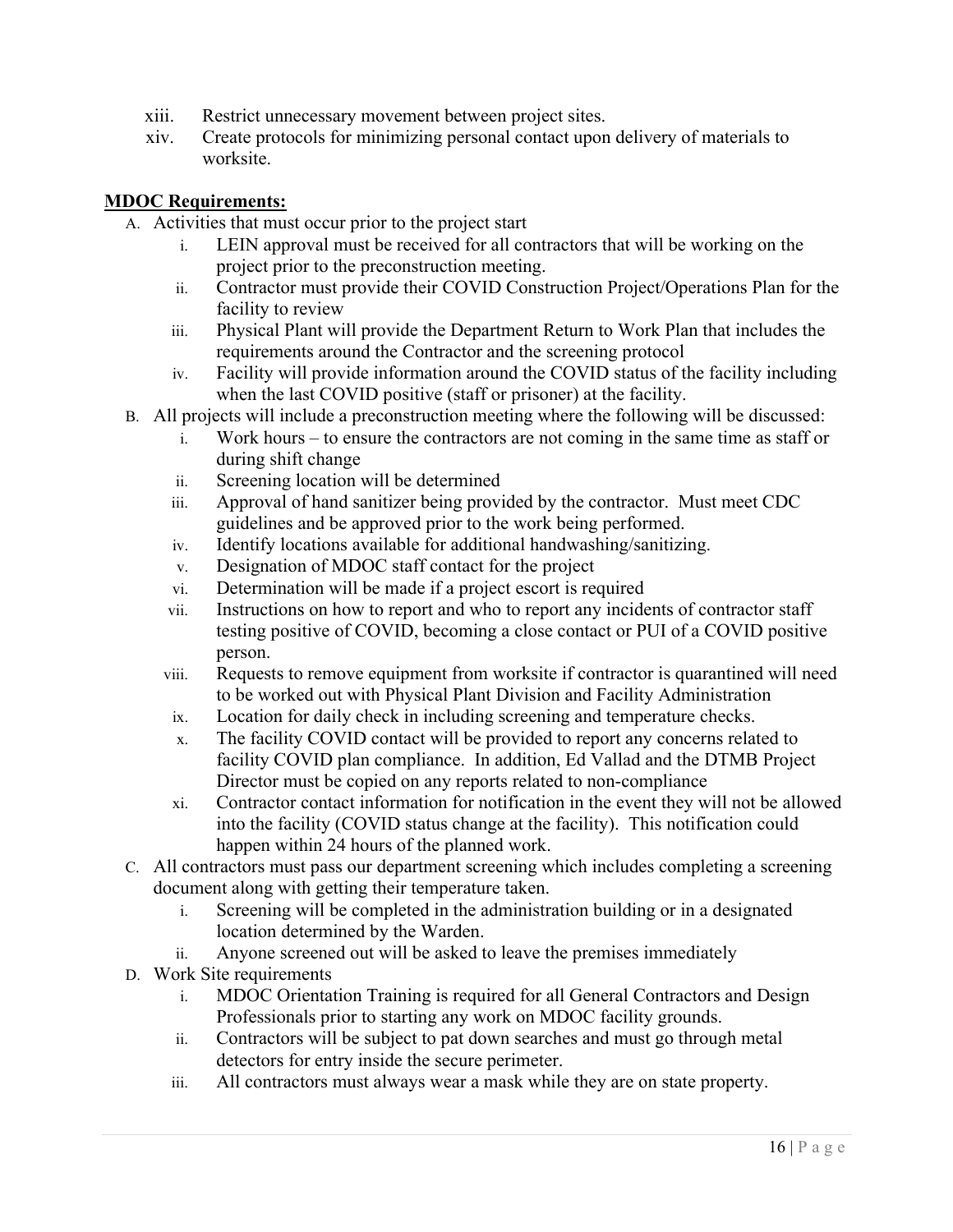- iv. Contractor will check in and out each day with the designated staff contact for the project.
- v. Contractors will be screened daily including a temperature check.
- vi. Contractor will stay in the area of the project work to minimize staff or prisoner contact.
- vii. If the project is inside the secure perimeter an escort will be provided for the duration of the workday/project.
- viii. There will be no prisoner work crews working with or in the area of where the project work will be done.
- ix. All contractor-related work must be completed with social distancing in mind.
- x. Handwashing with soap and water is encouraged. Hand sanitizer must meet CDC guidelines and be approved prior to coming onsite to perform the work.
- xi. Contractors must wear work gloves where appropriate to prevent skin contact with contaminated services.
- xii. Contractors will be required to clean and sanitize their workspace.
- E. COVID Testing requirements:
	- i. Any contractors working at COVID testing facilities are subject to the weekly testing per the Public Health Order related to testing in Prisons (attached)
	- ii. Contractors will not be allowed to work on the site if they do not get weekly testing (either at the facility or provide documentation of the weekly test) until the facility is no longer required to test per the Public Health Order.
	- iii. Contractors/vendors/DTMB that are there one day for an inspection are not required to complete the weekly testing. However, if the contractor/vendor/DTMB/DOC staff are going to multiple sites frequently and at least one is a COVID facility they will need to be tested weekly.
	- iv. If work is stopped due to COVID, the contractor will be able to get equipment out with approval from the Warden and Deputy Director. They should coordinate this through their site contact.